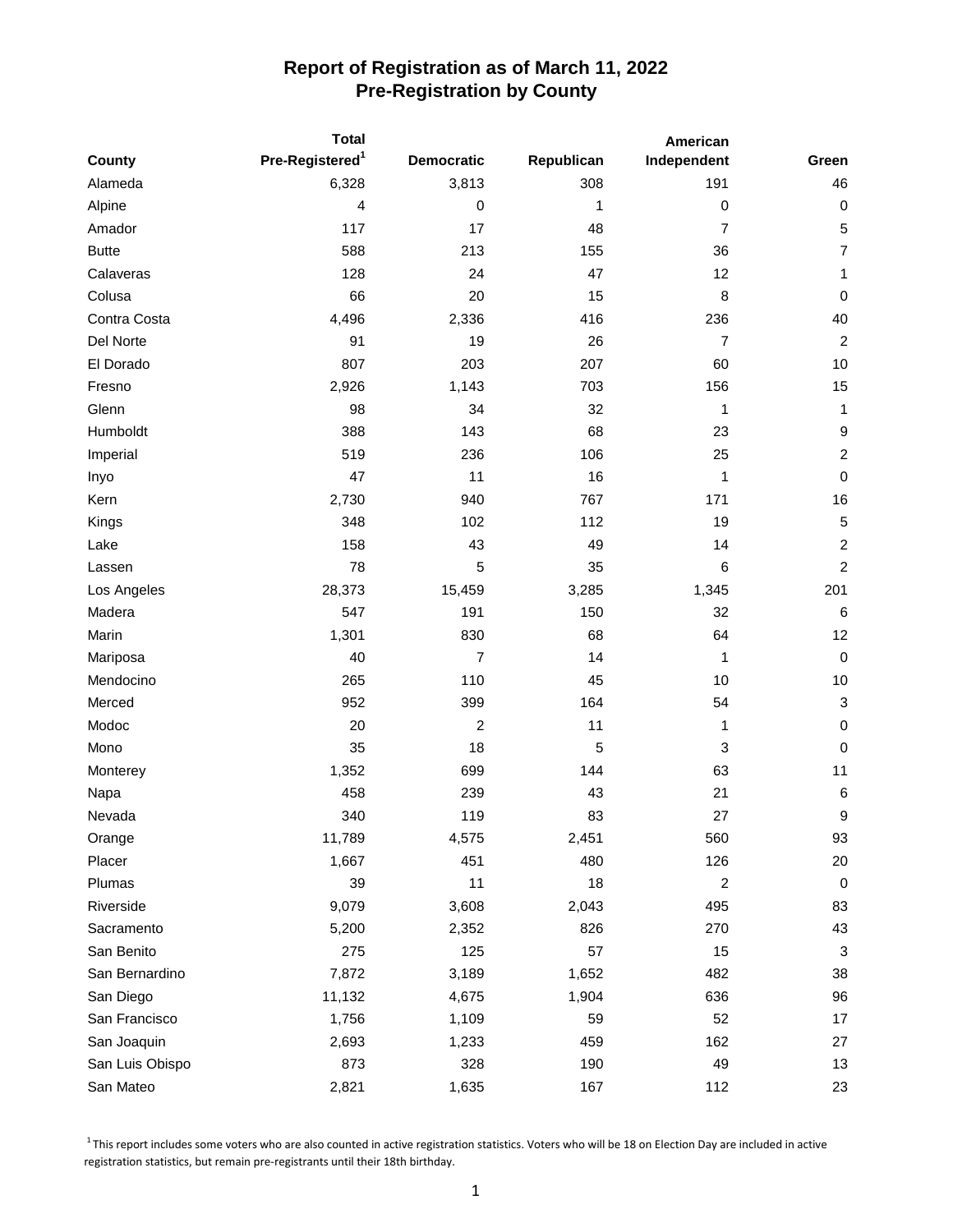| Peace and       |                  |                | <b>No Party</b> |                |            |  |
|-----------------|------------------|----------------|-----------------|----------------|------------|--|
| County          | Libertarian      | Freedom        | <b>Unknown</b>  | Other          | Preference |  |
| Alameda         | 61               | 41             | 0               | 65             | 1,803      |  |
| Alpine          | 0                | $\mathbf 0$    | 0               | $\pmb{0}$      | 3          |  |
| Amador          | 3                | $\,0\,$        | 0               | $\overline{c}$ | 35         |  |
| <b>Butte</b>    | 14               | 5              | $\mathbf 5$     | 16             | 137        |  |
| Calaveras       | $\boldsymbol{2}$ | $\overline{c}$ | 0               | 6              | 34         |  |
| Colusa          | 1                | 1              | $\pmb{0}$       | 3              | 18         |  |
| Contra Costa    | 60               | 29             | 25              | 60             | 1,294      |  |
| Del Norte       | $\overline{2}$   | $\overline{c}$ | 0               | $\pmb{0}$      | 33         |  |
| El Dorado       | 29               | $\overline{4}$ | $\pmb{0}$       | 10             | 284        |  |
| Fresno          | 46               | 32             | 40              | 53             | 738        |  |
| Glenn           | $\boldsymbol{2}$ | 0              | 1               | $\mathbf 0$    | 27         |  |
| Humboldt        | 8                | 8              | 1               | 3              | 125        |  |
| Imperial        | 12               | 6              | $\overline{c}$  | 6              | 124        |  |
| Inyo            | 3                | $\mathbf 0$    | $\mathbf{1}$    | 1              | 14         |  |
| Kern            | 56               | 37             | 39              | 46             | 658        |  |
| Kings           | 5                | $\overline{4}$ | 1               | 9              | 91         |  |
| Lake            | 3                | 1              | $\pmb{0}$       | 4              | 42         |  |
| Lassen          | $\overline{c}$   | $\overline{c}$ | $\pmb{0}$       | 3              | 23         |  |
| Los Angeles     | 328              | 265            | 59              | 499            | 6,932      |  |
| Madera          | 4                | $\overline{4}$ | 5               | $\overline{7}$ | 148        |  |
| Marin           | 12               | $\overline{4}$ | 0               | 6              | 305        |  |
| Mariposa        | 1                | 1              | 0               | $\overline{c}$ | 14         |  |
| Mendocino       | 1                | 4              | 0               | 6              | 79         |  |
| Merced          | 29               | 14             | 0               | 26             | 263        |  |
| Modoc           | 0                | 0              | 0               | $\overline{c}$ | 4          |  |
| Mono            | 1                | $\mathbf 0$    | 0               | $\pmb{0}$      | 8          |  |
| Monterey        | 23               | 16             | 17              | 32             | 347        |  |
| Napa            | 11               | 4              | 5               | 9              | 120        |  |
| Nevada          | $\,6$            | $\overline{c}$ | 0               | 4              | 90         |  |
| Orange          | 162              | 66             | 2               | 178            | 3,702      |  |
| Placer          | 32               | 5              | 19              | 24             | 510        |  |
| Plumas          | $\pmb{0}$        | 0              | $\pmb{0}$       | $\pmb{0}$      | 8          |  |
| Riverside       | 129              | 77             | 38              | 193            | 2,413      |  |
| Sacramento      | 83               | 47             | 22              | 84             | 1,473      |  |
| San Benito      | 6                | $\pmb{0}$      | $\pmb{0}$       | 3              | 66         |  |
| San Bernardino  | 123              | 103            | $10$            | 166            | 2,109      |  |
| San Diego       | 184              | 107            | $\overline{7}$  | 180            | 3,343      |  |
| San Francisco   | 16               | $10$           | 13              | 19             | 461        |  |
| San Joaquin     | 44               | 32             | 39              | 62             | 635        |  |
| San Luis Obispo | 17               | 6              | 3               | $10$           | 257        |  |
| San Mateo       | 21               | 9              | 35              | 25             | 794        |  |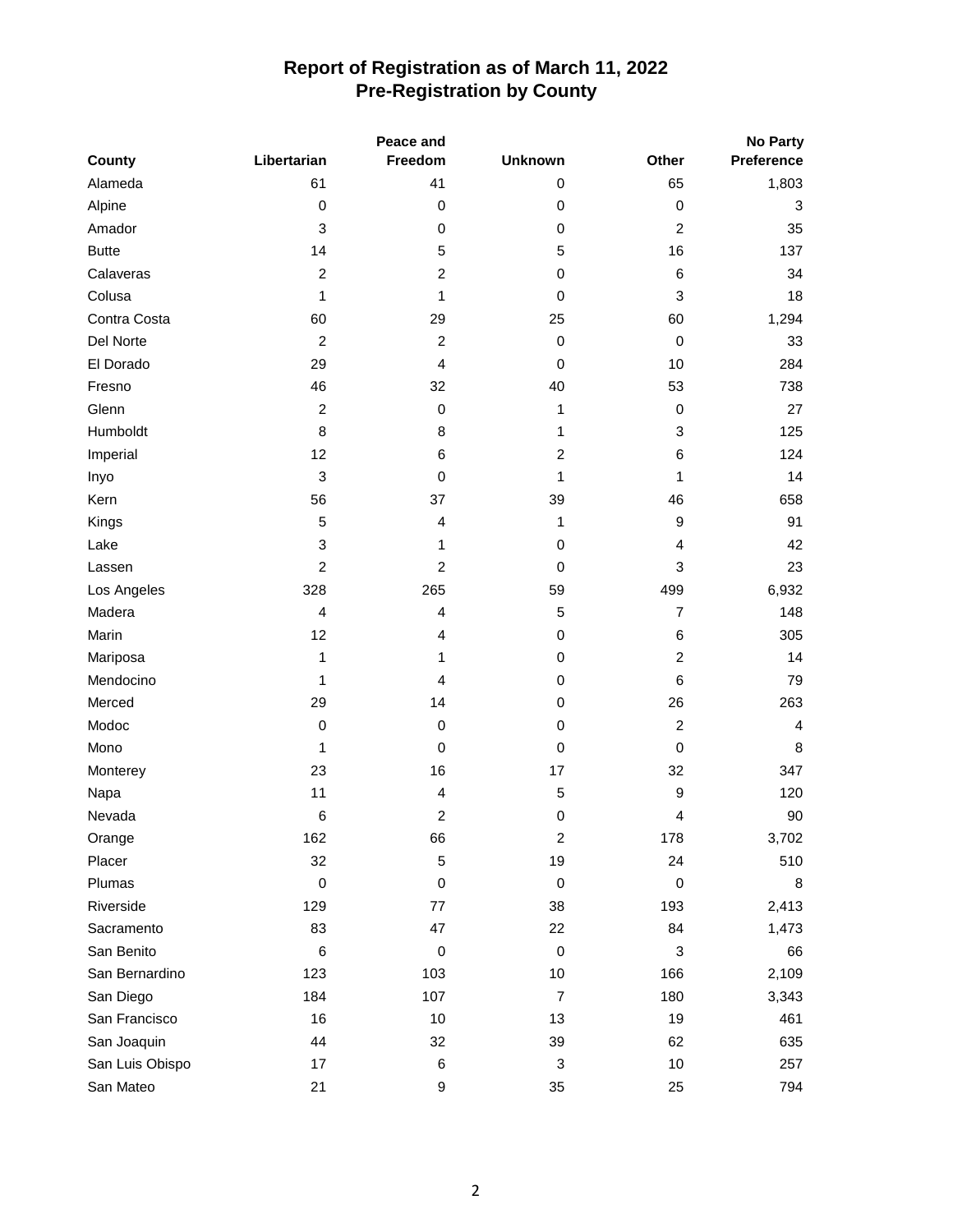|                    | <b>Total</b>                |                   |            | American       |                |
|--------------------|-----------------------------|-------------------|------------|----------------|----------------|
| County             | Pre-Registered <sup>1</sup> | <b>Democratic</b> | Republican | Independent    | Green          |
| Santa Barbara      | 1,359                       | 638               | 242        | 77             | $\overline{7}$ |
| Santa Clara        | 7,491                       | 4,045             | 547        | 267            | 63             |
| Santa Cruz         | 922                         | 533               | 63         | 47             | 5              |
| Shasta             | 559                         | 100               | 234        | 38             | 4              |
| Sierra             | 12                          | 1                 | 5          | 0              | $\mathbf 0$    |
| Siskiyou           | 89                          | 20                | 34         | 6              | $\mathbf 0$    |
| Solano             | 1,586                       | 746               | 222        | 84             | 19             |
| Sonoma             | 1,767                       | 946               | 181        | 90             | 35             |
| Stanislaus         | 1,856                       | 756               | 429        | 122            | 12             |
| Sutter             | 347                         | 114               | 89         | 22             | $\overline{c}$ |
| Tehama             | 226                         | 48                | 99         | 14             | $\pmb{0}$      |
| Trinity            | 19                          | 4                 | 9          | $\overline{c}$ | $\pmb{0}$      |
| Tulare             | 1,360                       | 514               | 352        | 71             | 16             |
| Tuolumne           | 130                         | 23                | 48         | 9              | 1              |
| Ventura            | 3,586                       | 1,527             | 611        | 184            | 34             |
| Yolo               | 750                         | 371               | 96         | 42             | 11             |
| Yuba               | 258                         | 71                | 72         | 20             | 1              |
| <b>State Total</b> | 131,113                     | 61,123            | 20,762     | 6,650          | 1,087          |
| <b>Percent</b>     |                             | 46.62%            | 15.84%     | 5.07%          | 0.83%          |

 $1$ This report includes some voters who are also counted in active registration statistics. Voters who will be 18 on Election Day are included in active registration statistics, but remain pre-registrants until their 18th birthday.